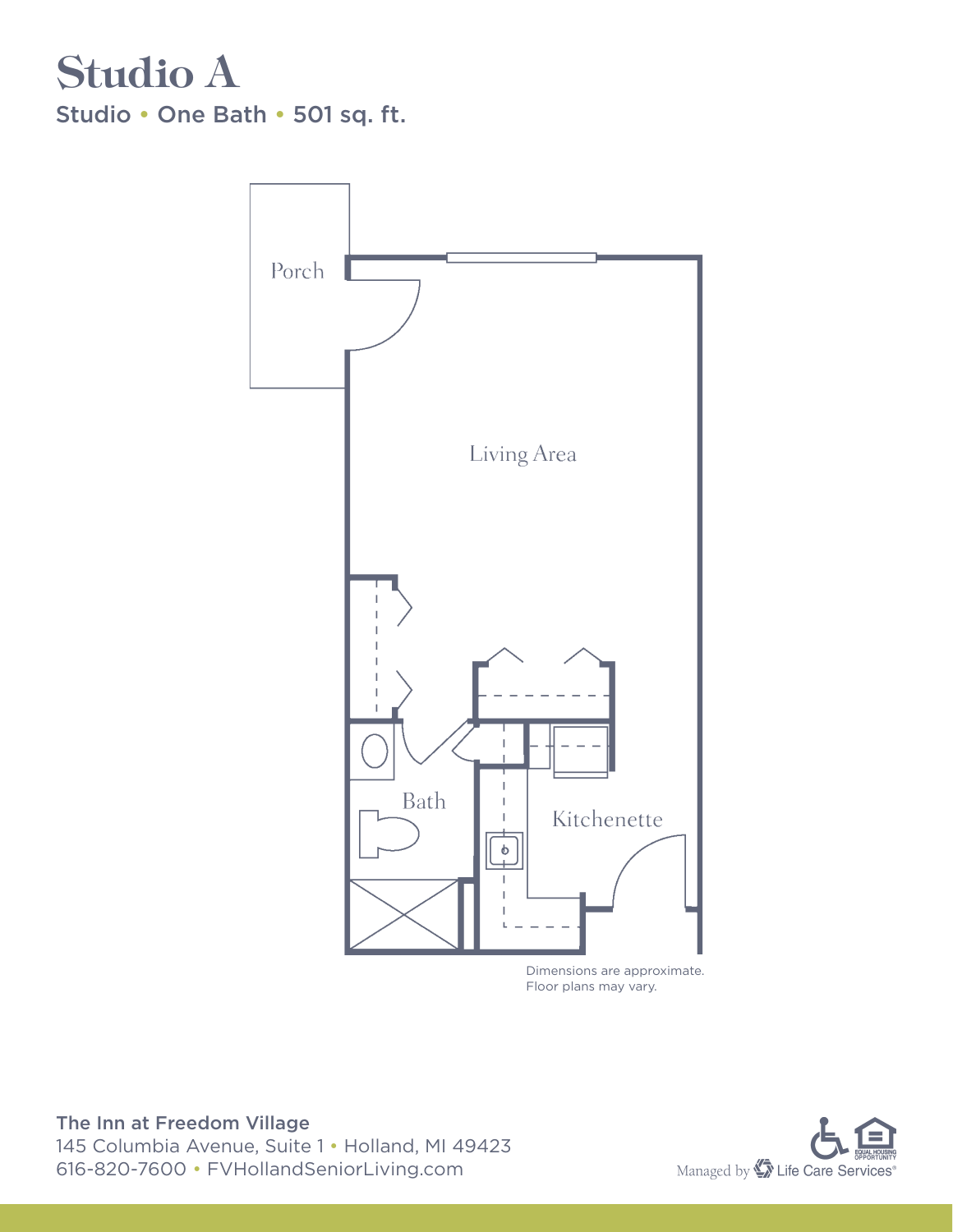#### Studio B Studio • One Bath • 501 sq. ft.



Floor plans may vary.

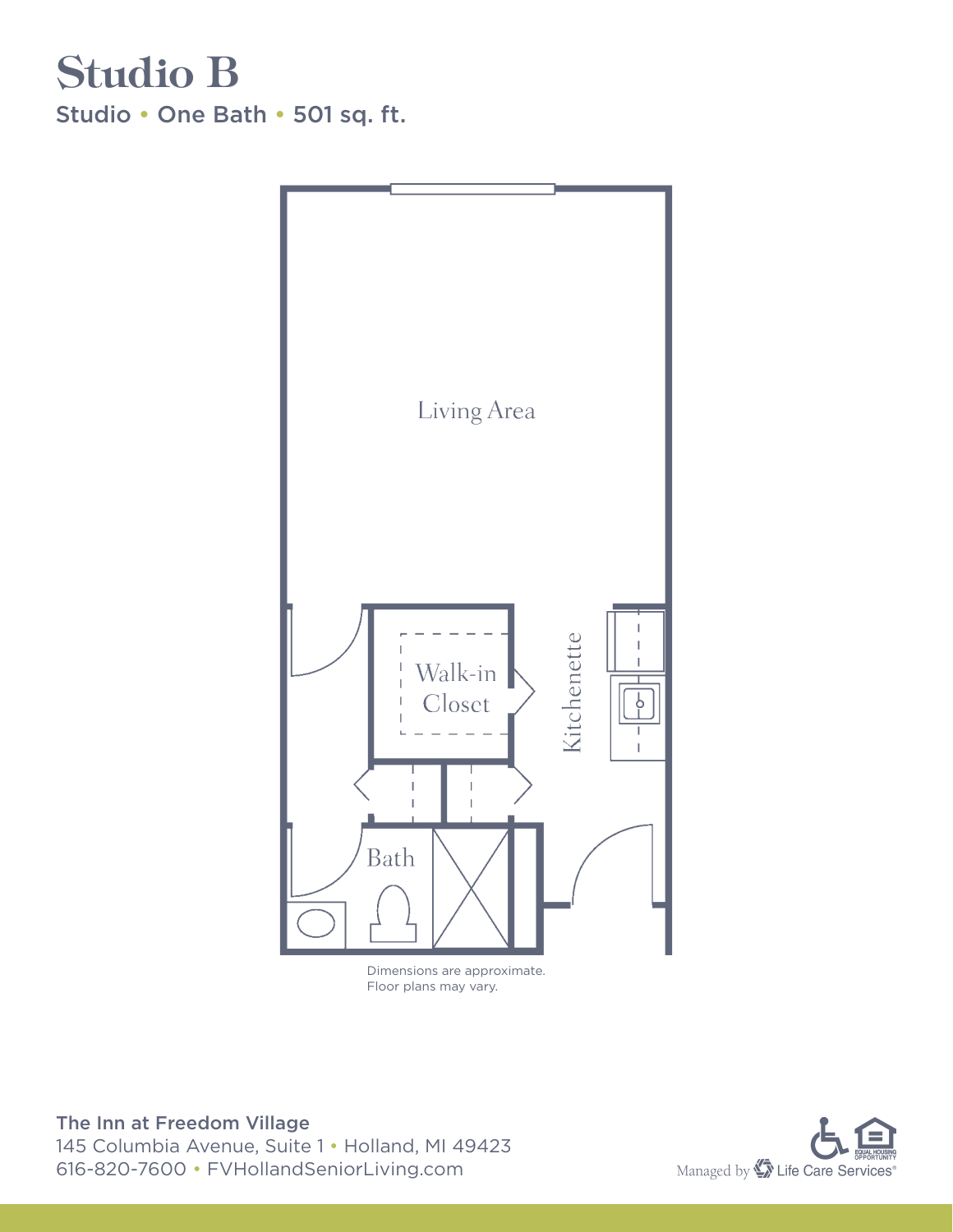### Studio C1 Studio • One Bath • 501 sq. ft.



Dimensions are approximate. Floor plans may vary.

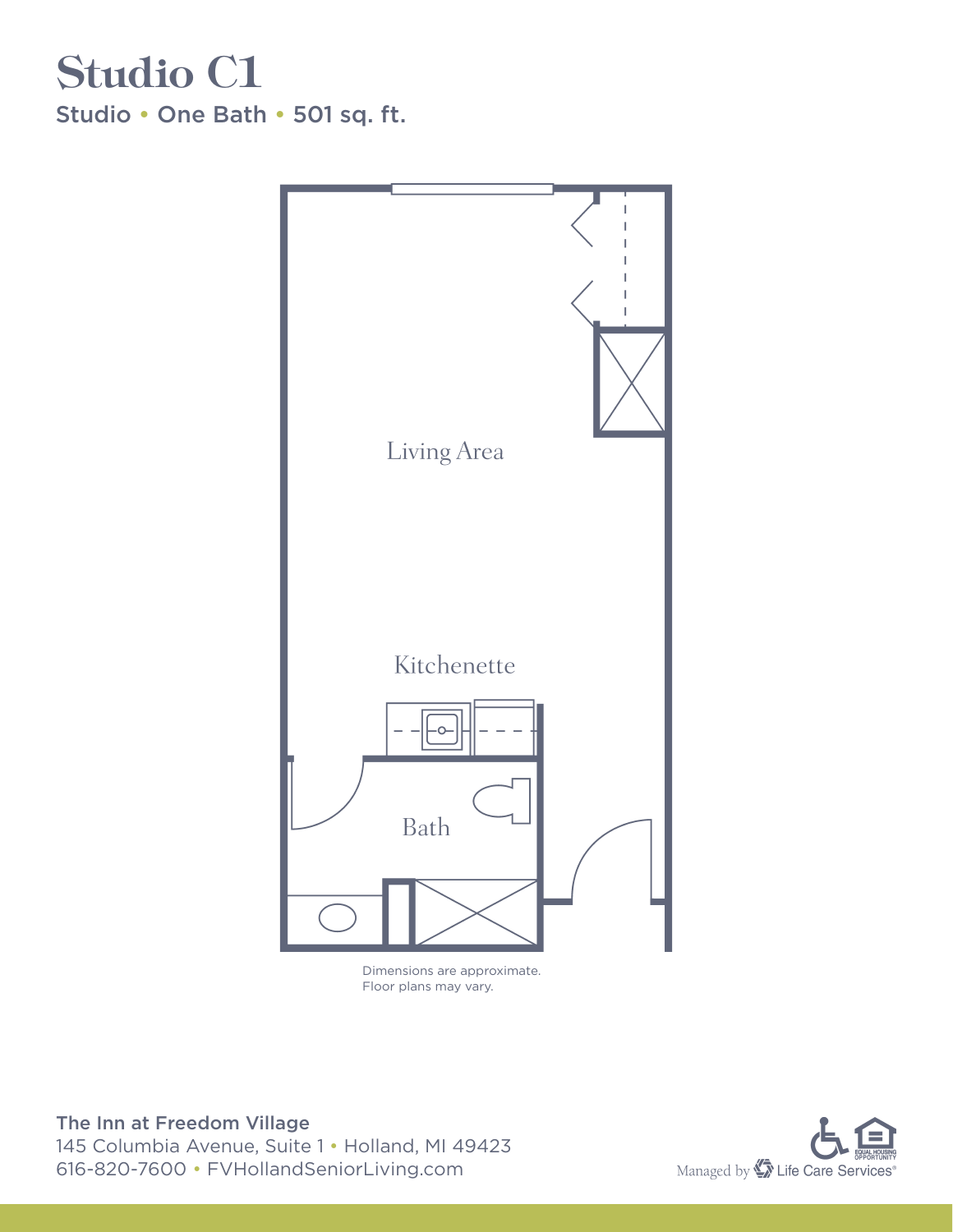#### Studio C2 Studio • One Bath • 501 sq. ft.



Floor plans may vary.

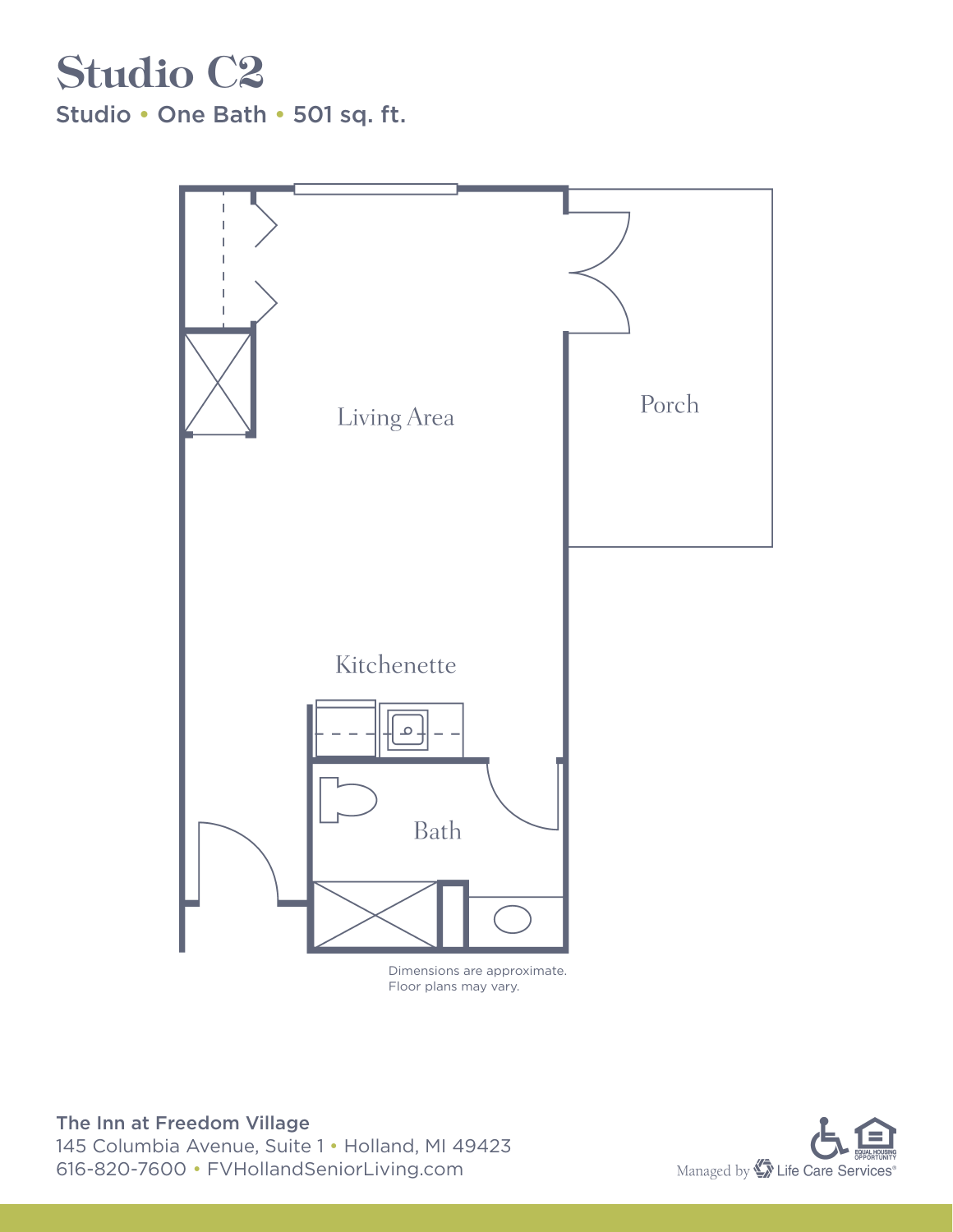## Studio C3

Studio • One Bath • 597 sq. ft.



Floor plans may vary.

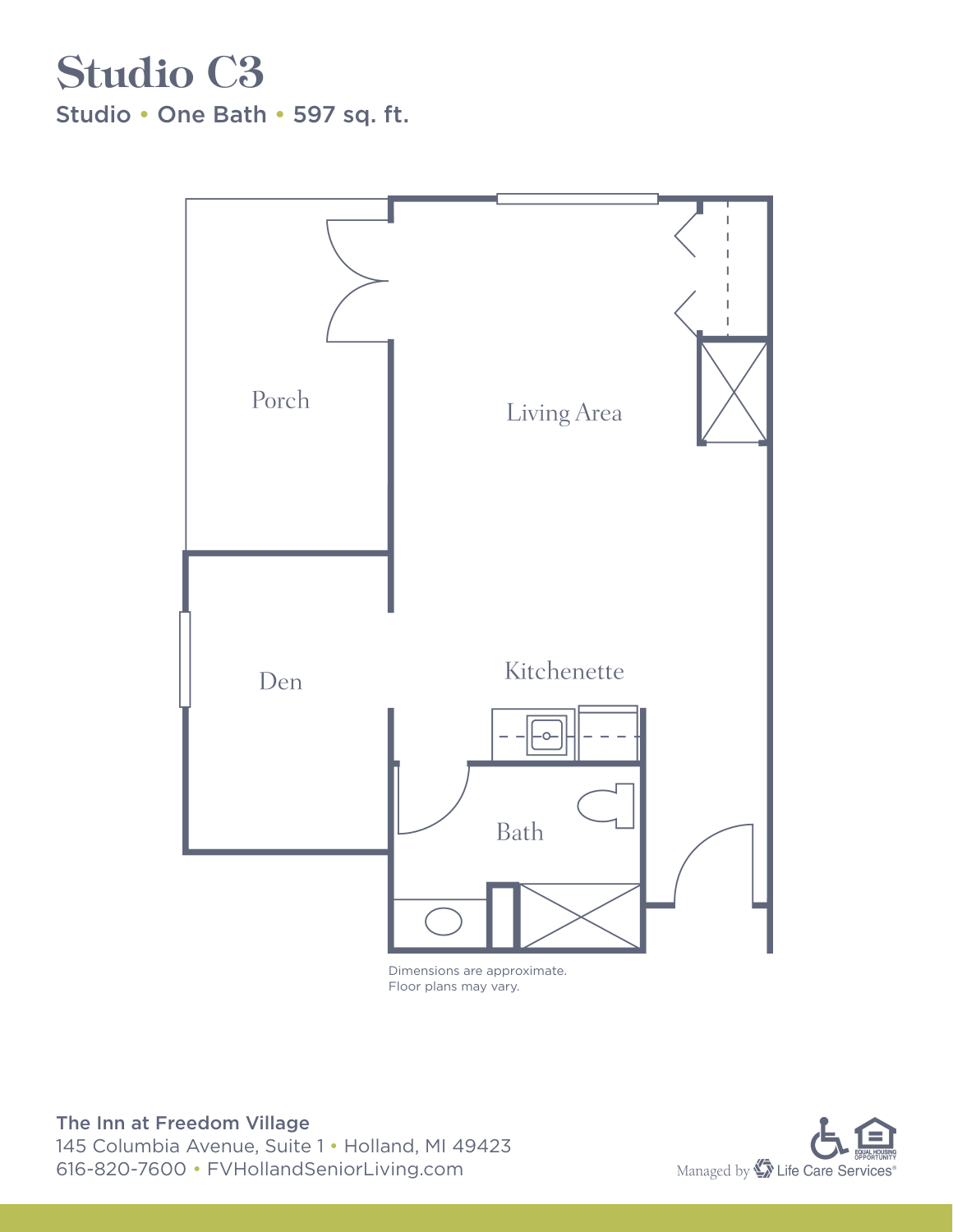## One Bedroom D

One Bedroom • One Bath • 698 sq. ft.



Dimensions are approximate. Floor plans may vary.

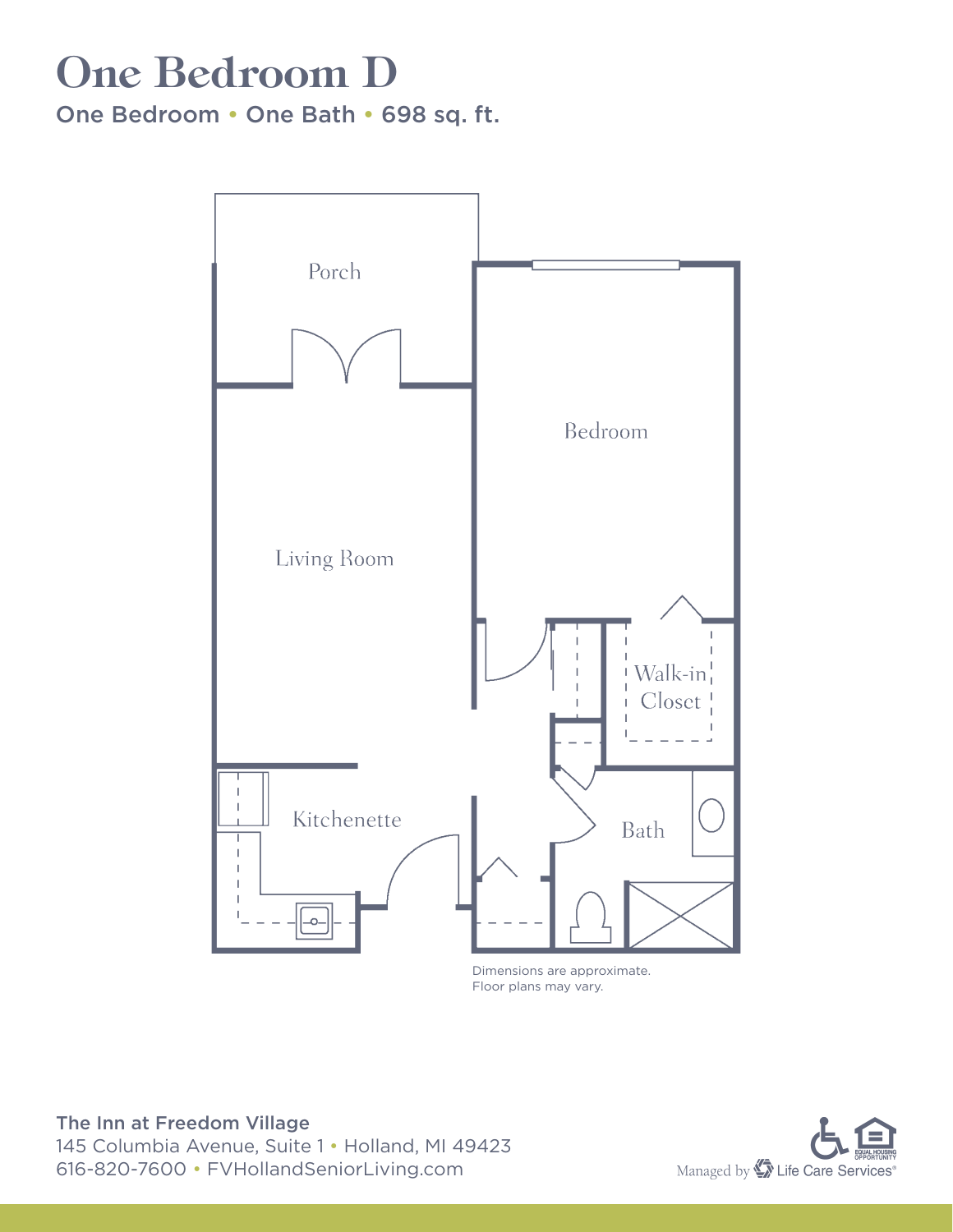## One Bedroom F

One Bedroom • One Bath • 802 sq. ft.



Floor plans may vary.

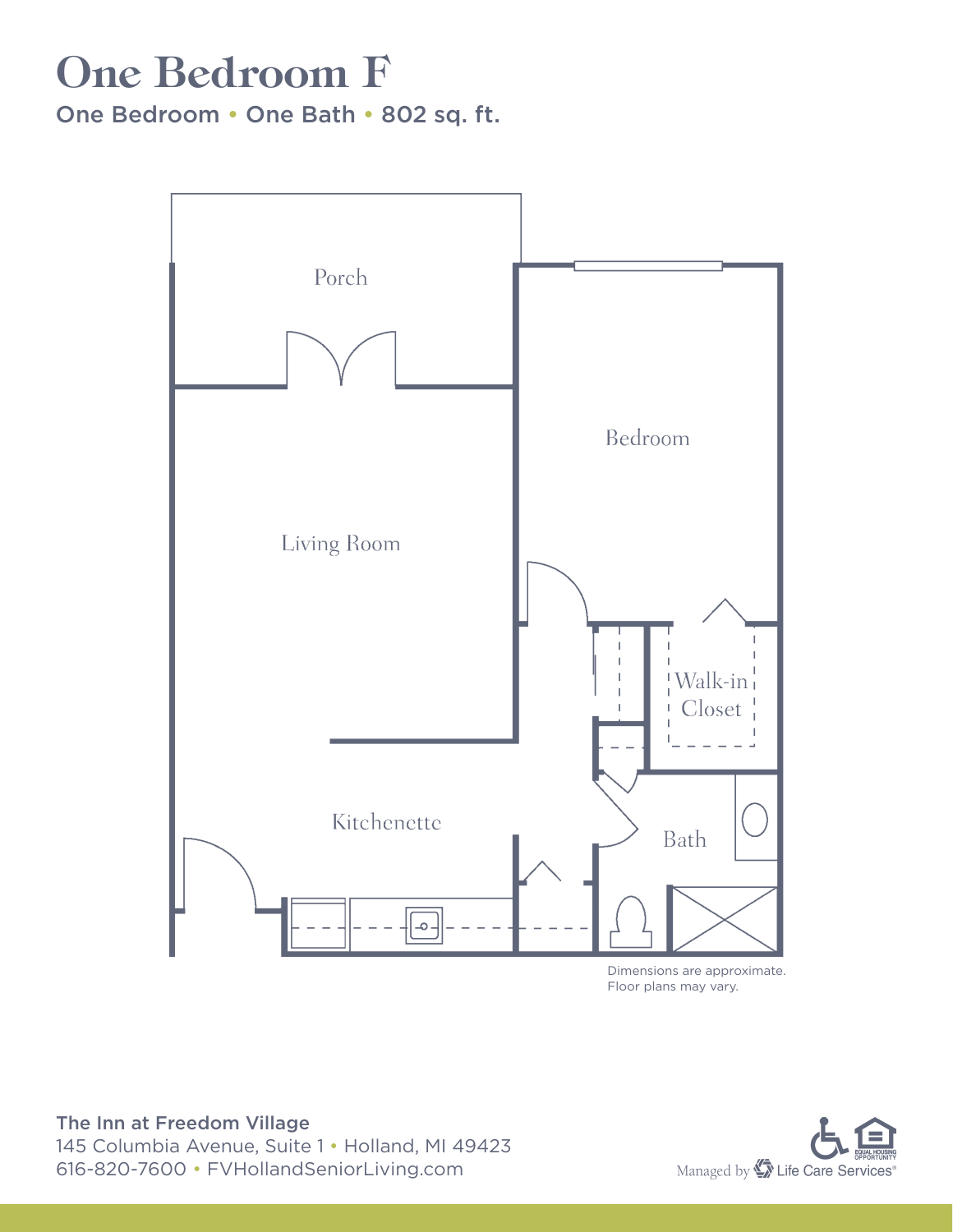## One Bedroom G

One Bedroom • One Bath • 703 sq. ft.



Dimensions are approximate. Floor plans may vary.

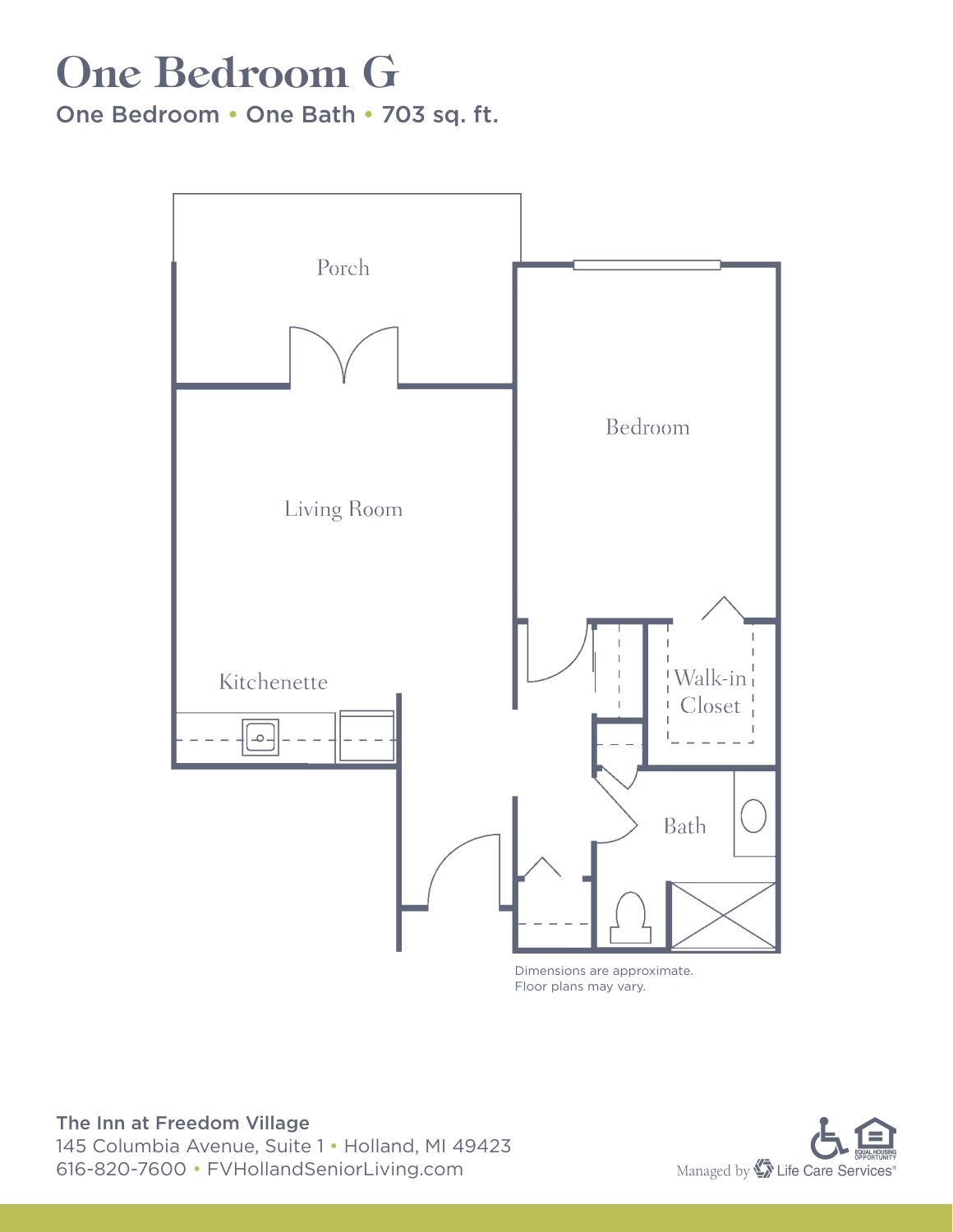## One Bedroom H

One Bedroom • One Bath • 703 sq. ft.



Floor plans may vary.

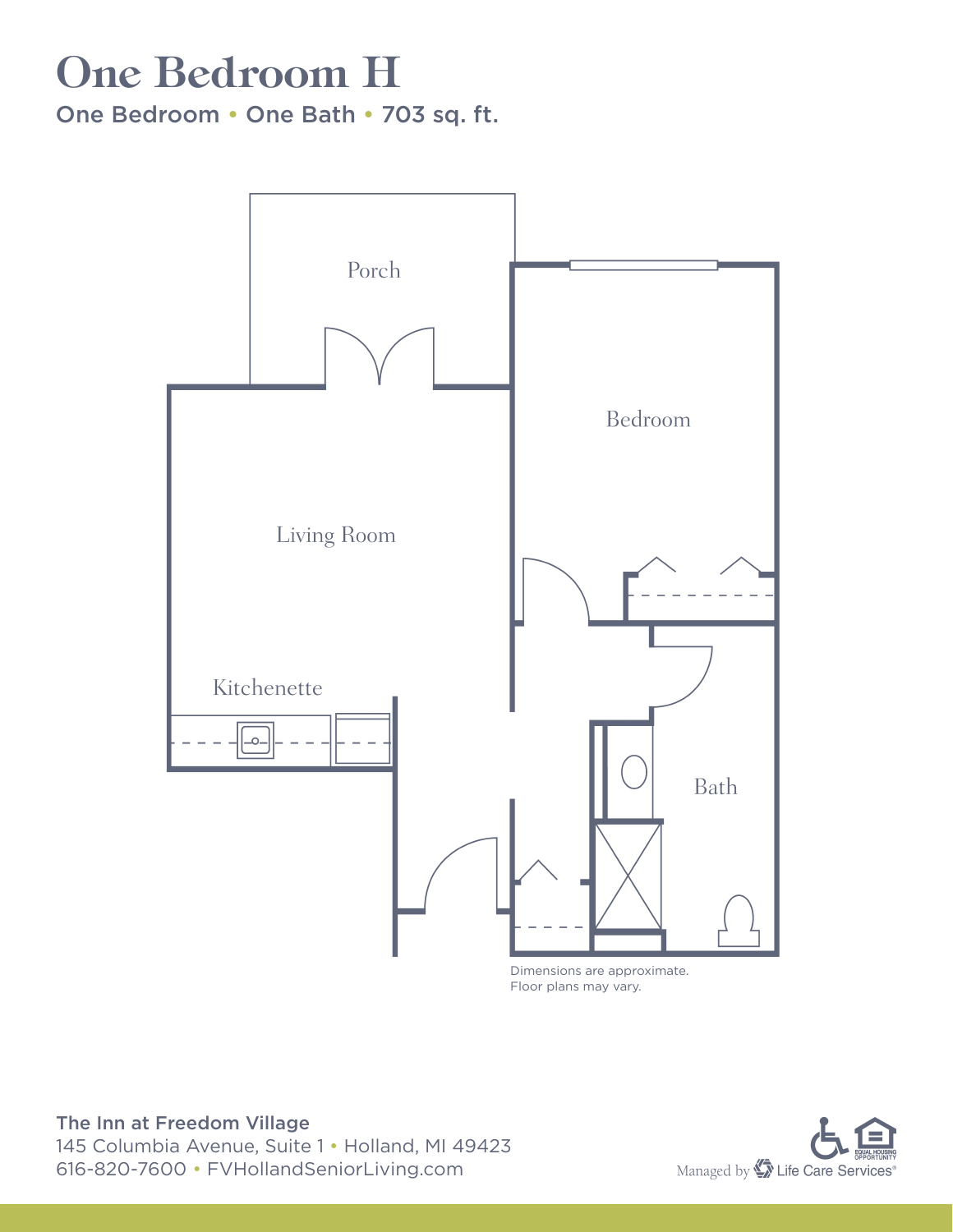# Two Bedroom E — Shared

Two Bedrooms • One Bath • 698 sq. ft.



Floor plans may vary.

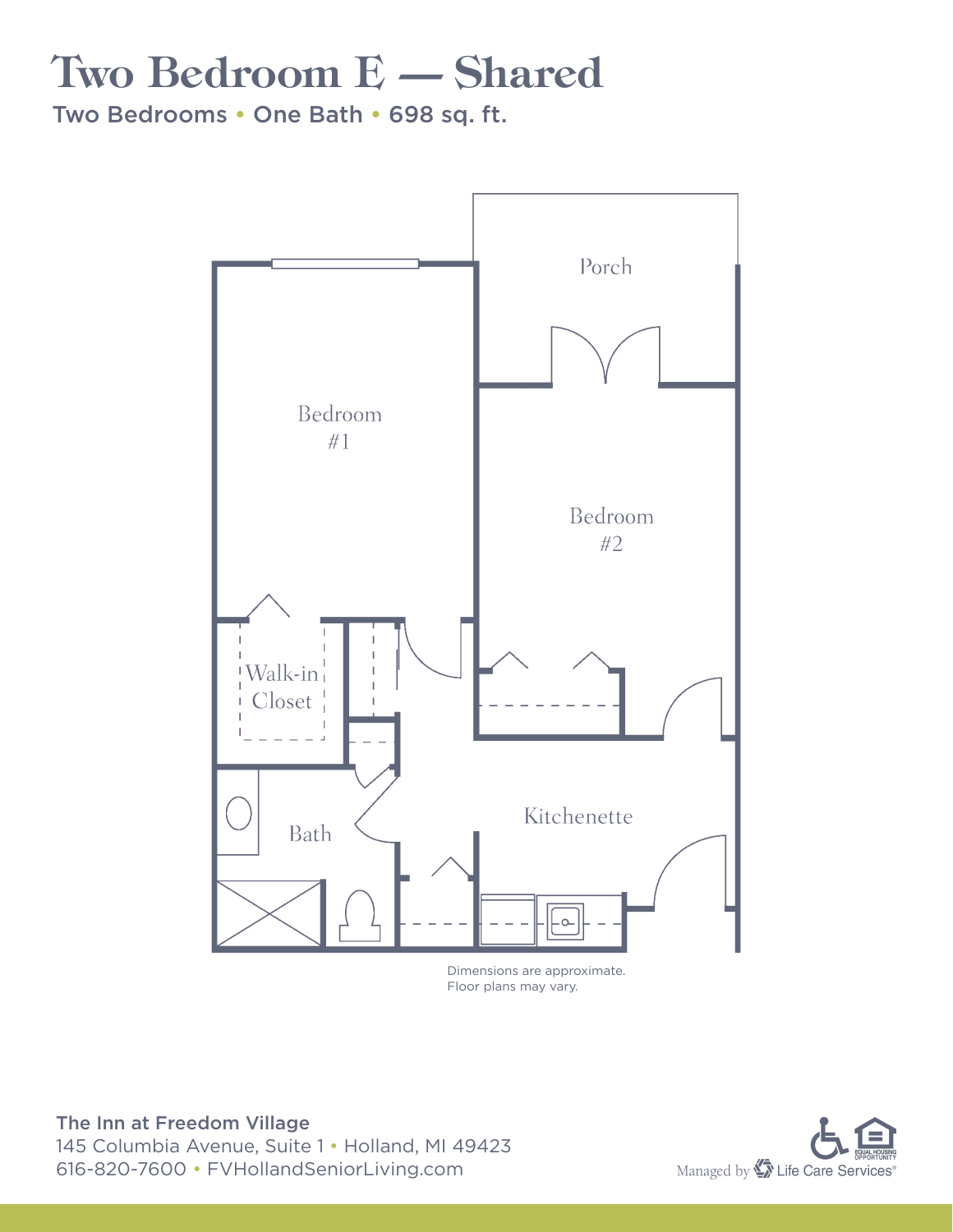# Two Bedroom F — Shared

Two Bedrooms • One Bath • 802 sq. ft.



Dimensions are approximate. Floor plans may vary.

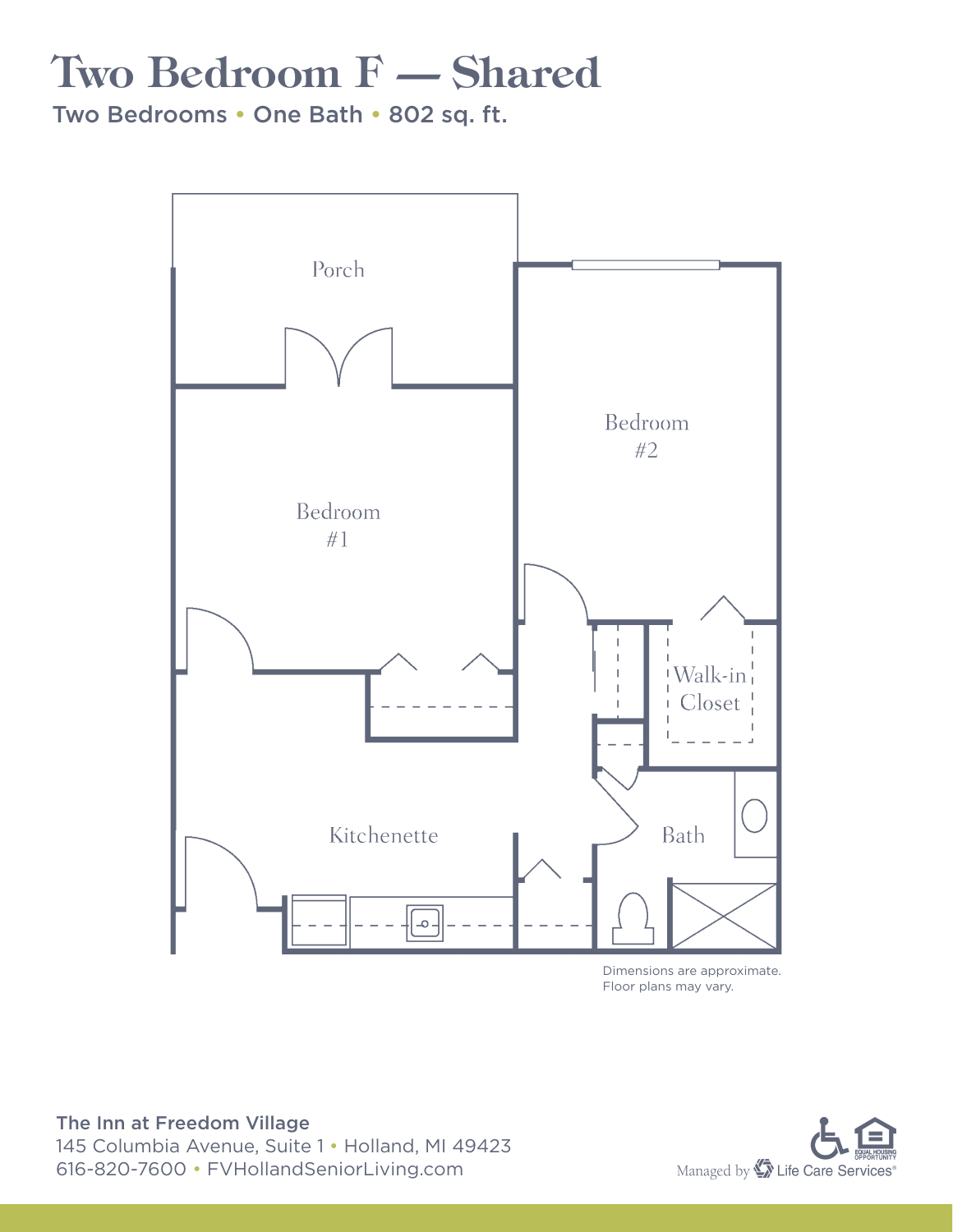# Two Bedroom J — Shared

Two Bedrooms • Two Baths • 930 sq. ft.



Dimensions are approximate. Floor plans may vary.